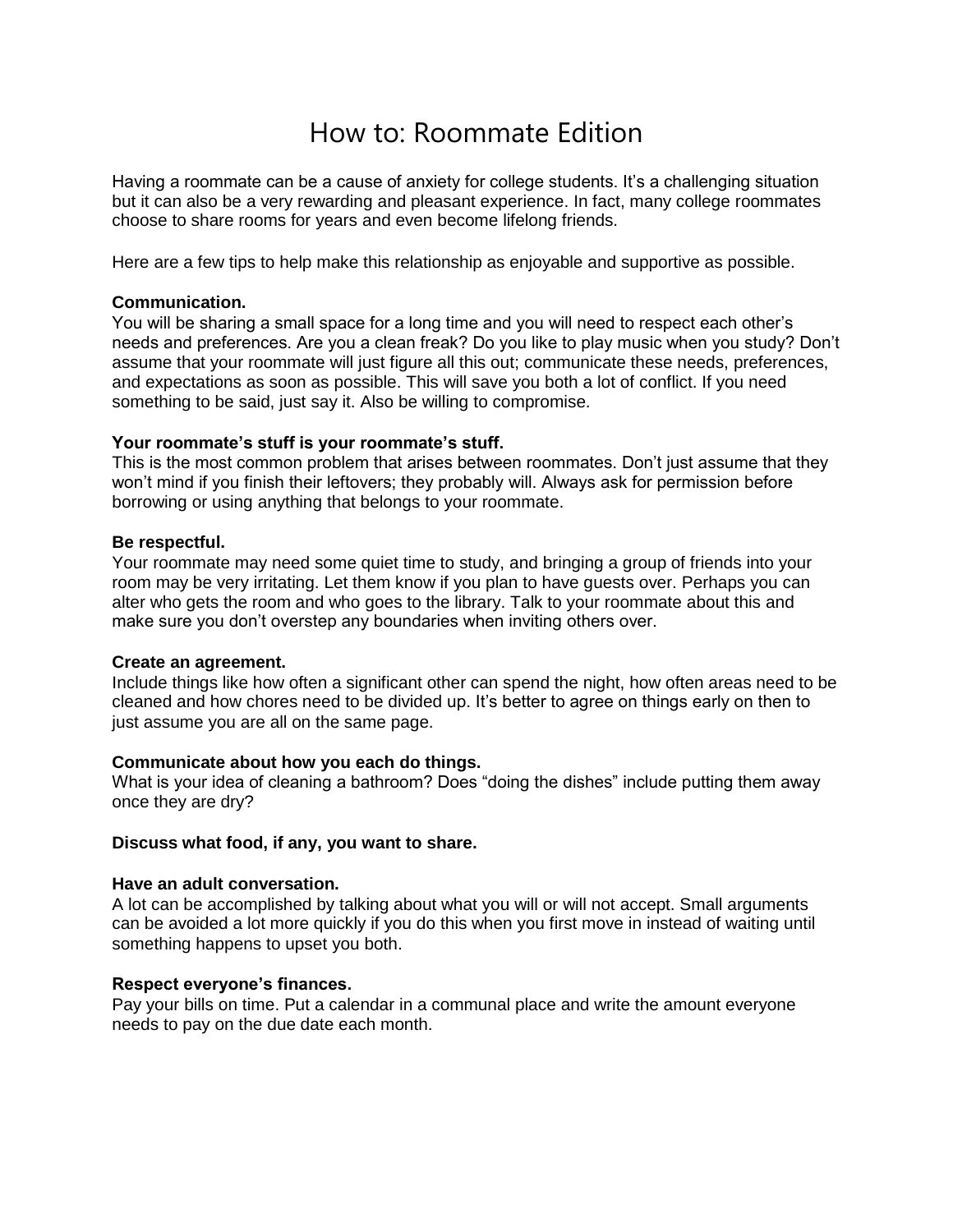# **Lock up.**

Imagine your roommate steps out for a moment to grab a snack and forgets to lock the door. You come home to find your laptop gone. Locking the doors and windows are important for keeping you, your roommate, and your property safe.

# **Good friends do not always make good roommates. Good roommates do not always make good friends.**

Be pleasant and friendly with your roommate, but respect each other's space. Trying to force a best friend relationship will only cause strain for both of you. Be friendly but make sure you each have your own life and social circles.

# **Exchange emergency information with each other.**

If you are in the hospital who should your roommate call? Do you have serious allergies? Is there medical issues they should be made aware of?

# **Remember that not everyone was raised like you.**

They may have an entirely different lifestyle, ideology, and perspective than yours. Be open to this new perspective and respect the differences between you. If you do, you'll find the diversity this experience brings into your life to be very rewarding.

# **The one constant is change.**

College is a time for learning and growing. You and your roommate will likely change a lot during your time together. Be aware of the changes as they come and don't cling to the past. New challenges will arise and you may need to address new issues or come to a new agreement. You may start out close and slowly grow apart, or the opposite may be true. Be open to this change and go with the flow.

# **Treat your roommate how you want to be treated.**

You may sometimes be unsure how to solve a problem between you. When in doubt, follow the Golden Rule. That way no matter what happens you will know that you treat your roommate respectfully and you will have no regrets.

# **Let your roommate know when you're having a tough time or feeling emotional.**

When you're sensitive to other's needs, the atmosphere stays peaceful and everyone is taken care of.

# But what do you do if you and your roommate just can't get along?

# **Get some distance.**

If every little thing they are doing is getting on your last nerve but you otherwise like your roommate, find some ways to get some distance. Maybe you can go home for the weekend or spend some time at a friend's place. If you are friends with your roommate, you can likely talk to them about what might be bothering you and the two of you can work it out.

# **Figure out what is really bothering you.**

Do you really hate your roommate or do you just hate the way they leave out their dirty clothes? When you let little things like this bother you day after day without doing anything about them, you can build up resentment quickly. Don't leave a passive aggressive note, but just casually